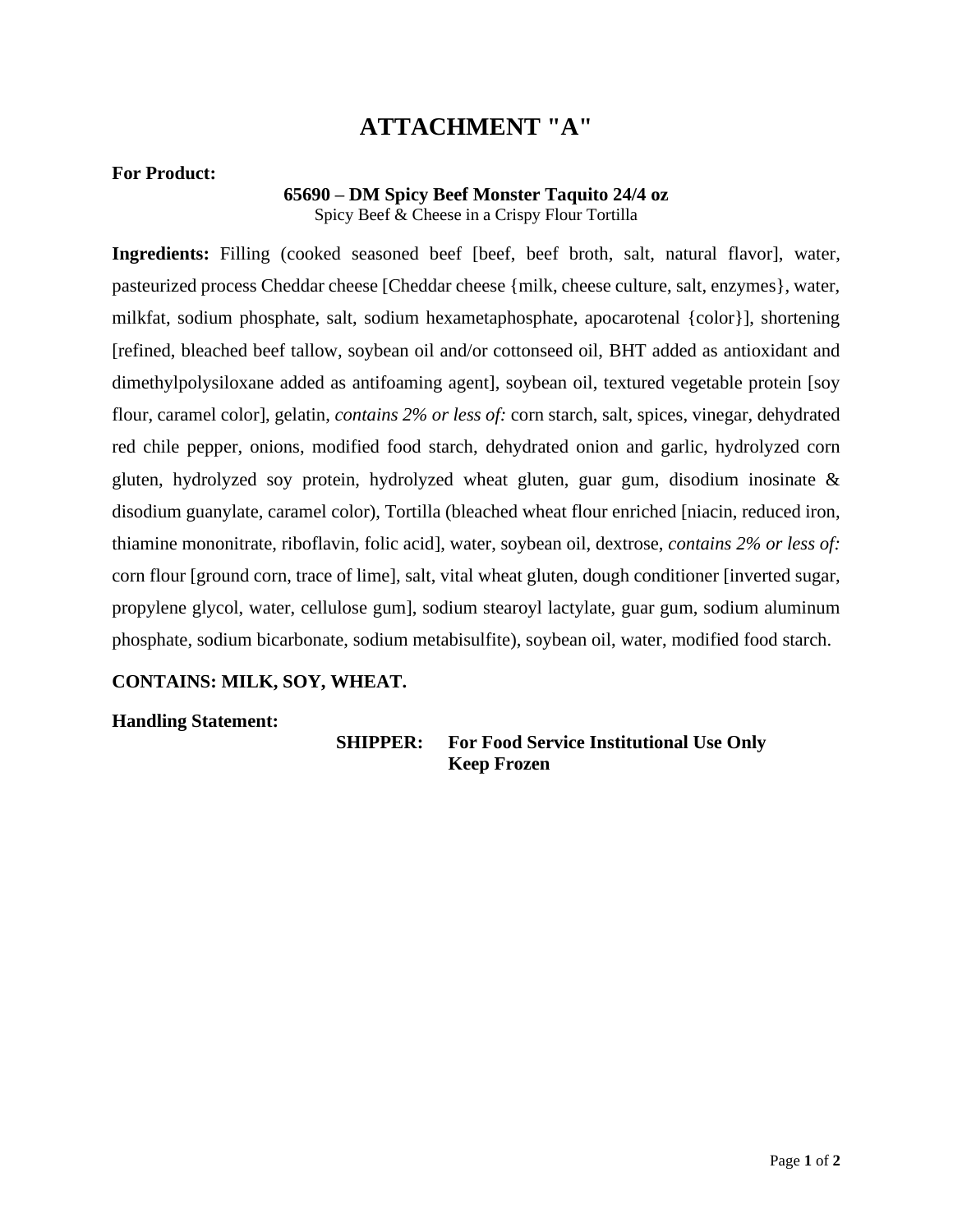### 65690 - DM Spicy Beef Monster Taquito 24/4 oz

| Nutrition Facts<br>Serving Size 1 Taquito (113g)                                                                                                                        |                                                  |                                               |                                                                                   |
|-------------------------------------------------------------------------------------------------------------------------------------------------------------------------|--------------------------------------------------|-----------------------------------------------|-----------------------------------------------------------------------------------|
| Amount Per Serving                                                                                                                                                      |                                                  |                                               |                                                                                   |
| Calories 320                                                                                                                                                            |                                                  | Calories from Fat 140                         |                                                                                   |
|                                                                                                                                                                         |                                                  |                                               | % Daily Value*                                                                    |
| Total Fat 15g                                                                                                                                                           |                                                  |                                               | 23%                                                                               |
| Saturated Fat 5g                                                                                                                                                        |                                                  |                                               | 25%                                                                               |
| Trans Fat 0g                                                                                                                                                            |                                                  |                                               |                                                                                   |
| Cholesterol 20mg                                                                                                                                                        |                                                  |                                               | 7%                                                                                |
| Sodium 750mg                                                                                                                                                            |                                                  | 31%                                           |                                                                                   |
| Total Carbohydrate 32g                                                                                                                                                  |                                                  |                                               | 11%                                                                               |
| Dietary Fiber 2g                                                                                                                                                        |                                                  |                                               | 6%                                                                                |
| Sugars 2g                                                                                                                                                               |                                                  |                                               |                                                                                   |
| Protein 12g                                                                                                                                                             |                                                  |                                               |                                                                                   |
|                                                                                                                                                                         |                                                  |                                               |                                                                                   |
| Vitamin A 6%                                                                                                                                                            |                                                  | • Vitamin C 2%                                |                                                                                   |
| Calcium 8%                                                                                                                                                              |                                                  | • Iron 15%                                    |                                                                                   |
| *Percent Daily Values are based on a 2,000 calorie<br>diet. Your daily values may be higher or lower<br>depending on your calorie needs:<br>Calories:<br>2,000<br>2.500 |                                                  |                                               |                                                                                   |
| Total Fat<br>Saturated Fat<br>Cholesterol<br>Sodium<br>Total Carbohydrate<br>Dietary Fiber                                                                              | Less than<br>Less than<br>Less than<br>Less than | 65g<br>20g<br>300mg<br>2,400mg<br>300g<br>25g | 80g<br>25 <sub>g</sub><br>300mg<br>2.400mg<br>375 <sub>q</sub><br>30 <sub>q</sub> |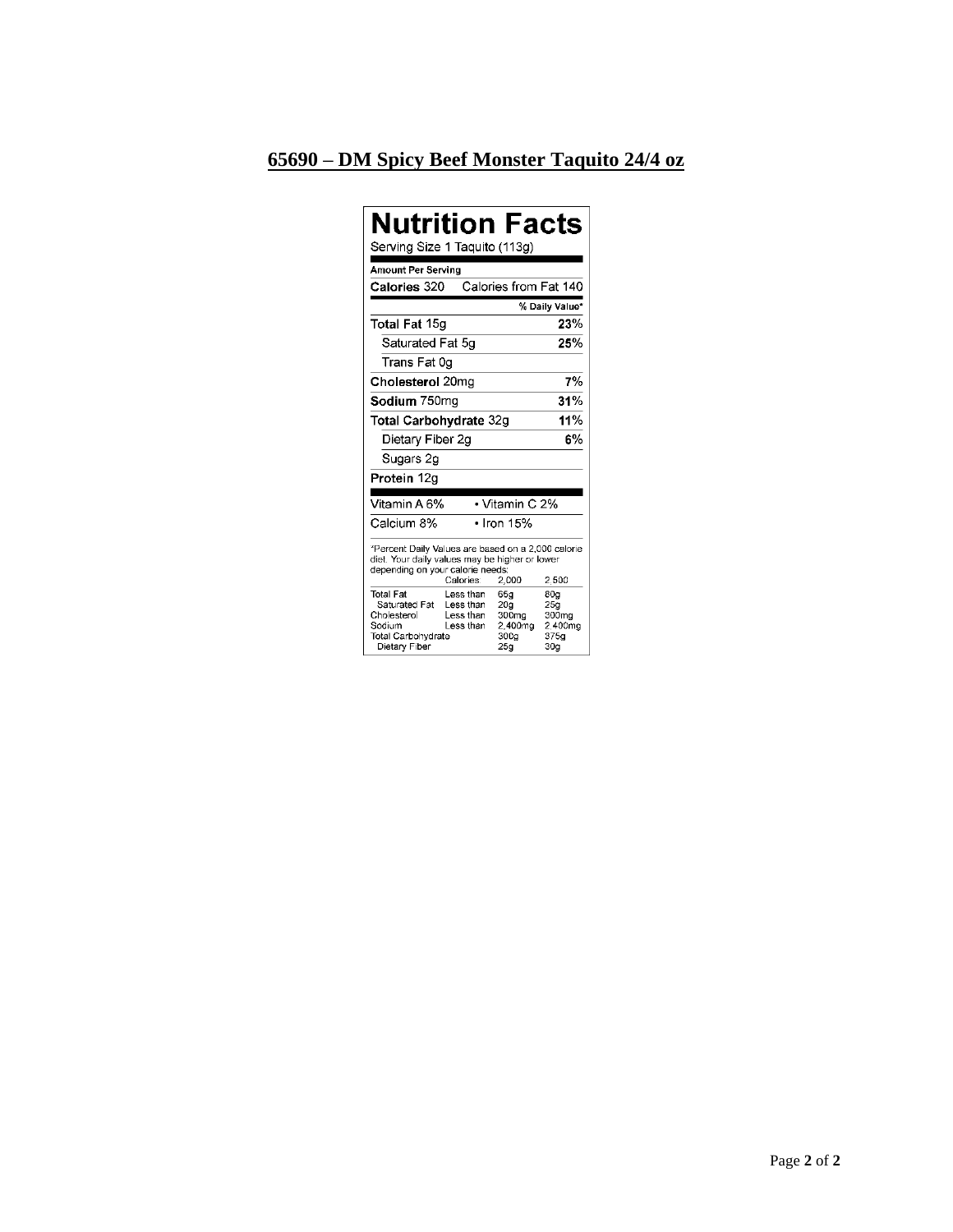#### **FOR PRODUCT:**

### **65724 – DM Mini Monster - Pepperoni Pizza 3/8/3 oz**

Pepperoni, Mozzarella Cheese and Tomato Sauce Wrapped in a Battered Basil Tortilla

**Ingredients:** Filling (pepperoni [pork, beef, salt, contains 2% or less of water, dextrose, spices, lactic acid starter culture, oleoresin of paprika, garlic powder, sodium nitrite, citric acid, BHA, BHT], water, low-moisture part-skim Mozzarella cheese [pasteurized part-skim milk, cheese cultures, salt, enzymes], tomatoes, bleached wheat flour enriched [niacin, reduced iron, thiamine mononitrate, riboflavin, folic acid], contains 2% or less of: textured vegetable protein [soy protein concentrate, caramel color], maltodextrin, flavorings, sugar, binder [corn, wheat, rye, oats, and rice flours], vinegar, modified food starch, dehydrated onion, salt, soy lecithin, hydrolyzed vegetable protein [hydrolyzed corn gluten, soy protein and wheat gluten, safflower oil], basil, disodium inosinate & disodium guanylate, dehydrated green bell peppers, crushed red pepper, citric acid), Tortilla (bleached wheat flour enriched [niacin, reduced iron, thiamine mononitrate, riboflavin, folic acid], water, soybean oil, dextrose, contains 2% or less of: dehydrated garlic, corn flour, salt, dough conditioner [inverted sugar, propylene glycol, water, cellulose gum], paprika, sodium aluminum phosphate, basil, sodium stearoyl lactylate, guar gum, sodium bicarbonate, sodium metabisulfite), Batter (water, batter mix [yellow corn flour, bleached wheat flour, spices, salt, modified corn starch, jalapeño pepper, garlic powder, leavening {sodium acid pyrophosphate, sodium bicarbonate}, onion powder, xanthan gum, natural flavor, extractives of turmeric and paprika]), soybean oil, water, modified food starch.

### **CONTAINS: MILK, SOY, WHEAT.**

**Handling Statement:**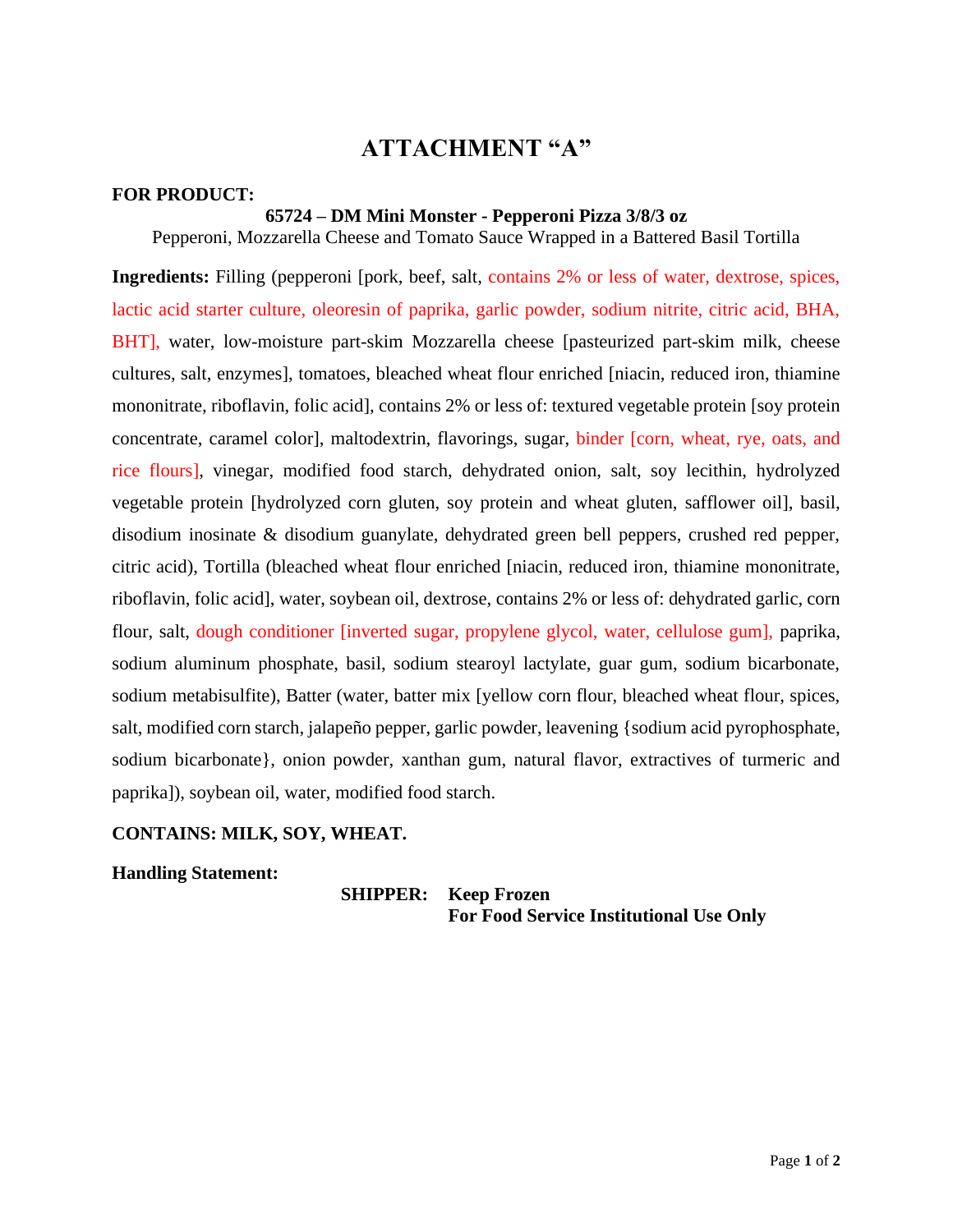# <u>65724 – DM Mini Monster Pepperoni Pizza 3/8/3 oz</u>

| Nutrition Facts<br>Serving Size 1 Mini Monster (85g)                                                                                                                    |                                                  |                                                                       |                                                                       |  |
|-------------------------------------------------------------------------------------------------------------------------------------------------------------------------|--------------------------------------------------|-----------------------------------------------------------------------|-----------------------------------------------------------------------|--|
| Amount Per Serving                                                                                                                                                      |                                                  |                                                                       |                                                                       |  |
| Calories 220                                                                                                                                                            |                                                  | Calories from Fat 100                                                 |                                                                       |  |
|                                                                                                                                                                         |                                                  |                                                                       | % Daily Value*                                                        |  |
| Total Fat 11q                                                                                                                                                           |                                                  |                                                                       | 17%                                                                   |  |
| Saturated Fat 3.5g                                                                                                                                                      |                                                  |                                                                       | 17%                                                                   |  |
| Trans Fat 0q                                                                                                                                                            |                                                  |                                                                       |                                                                       |  |
| Cholesterol 15mg                                                                                                                                                        |                                                  | 5%                                                                    |                                                                       |  |
| Sodium 530ma                                                                                                                                                            |                                                  |                                                                       | 22%                                                                   |  |
| Total Carbohydrate 24g                                                                                                                                                  |                                                  |                                                                       | 8%                                                                    |  |
| Dietary Fiber 1g                                                                                                                                                        |                                                  | 5%                                                                    |                                                                       |  |
| Sugars 2g                                                                                                                                                               |                                                  |                                                                       |                                                                       |  |
| Protein 7g                                                                                                                                                              |                                                  |                                                                       |                                                                       |  |
|                                                                                                                                                                         |                                                  |                                                                       |                                                                       |  |
| Vitamin A 4%                                                                                                                                                            |                                                  | • Vitamin C 6%                                                        |                                                                       |  |
| Calcium 6%                                                                                                                                                              |                                                  | $\cdot$ Iron 8%                                                       |                                                                       |  |
| *Percent Daily Values are based on a 2,000 calorie<br>diet. Your daily values may be higher or lower<br>depending on your calorie needs:<br>Calories:<br>2,000<br>2.500 |                                                  |                                                                       |                                                                       |  |
| Total Fat<br>Saturated Fat<br>Cholesterol<br>Sodium<br><b>Total Carbohydrate</b><br>Dietary Fiber                                                                       | Less than<br>Less than<br>Less than<br>Less than | 65a<br>20 <sub>g</sub><br>300 <sub>mg</sub><br>2,400mg<br>300g<br>25a | 80 <sub>q</sub><br>25g<br>300mg<br>2.400mg<br>375g<br>30 <sub>g</sub> |  |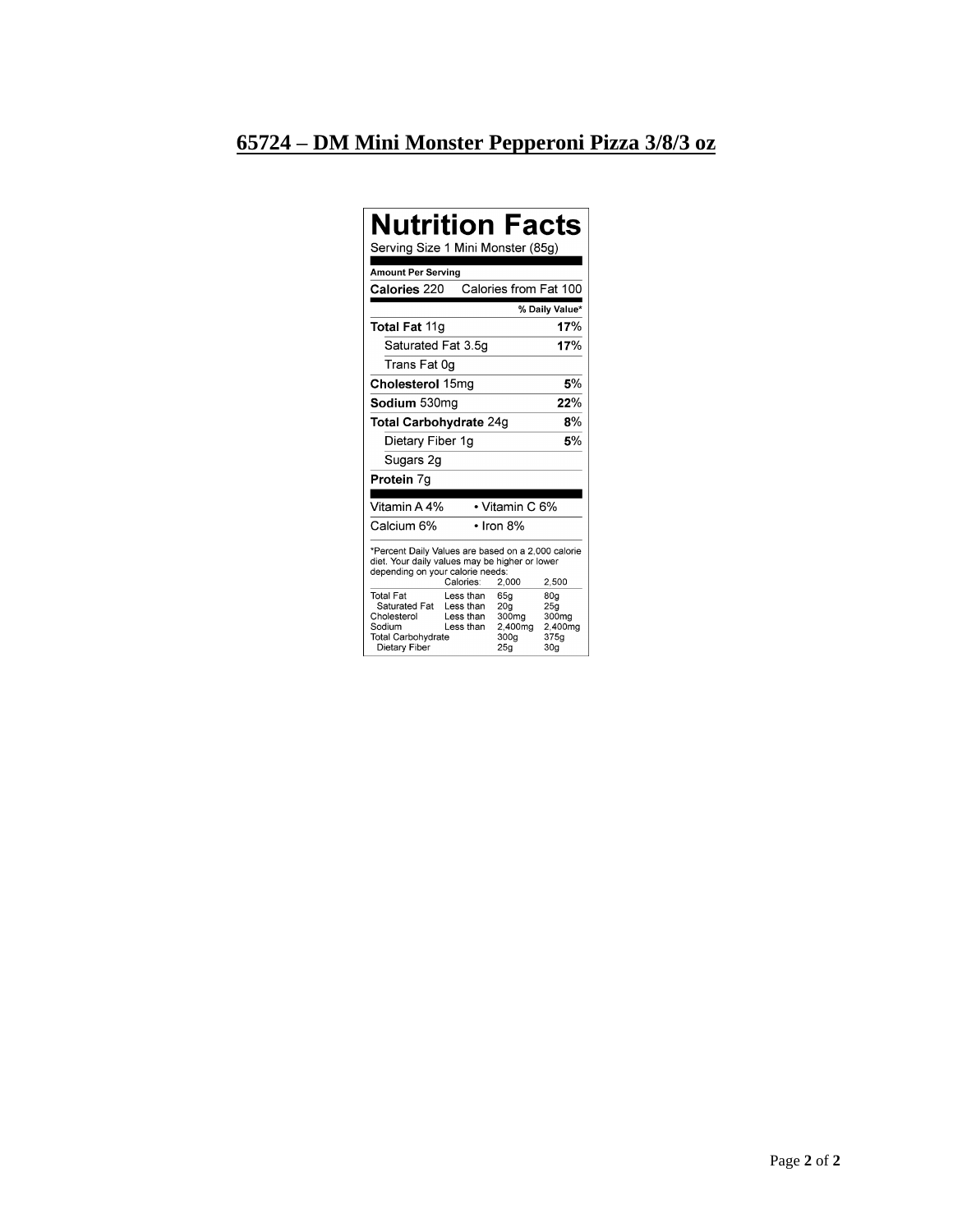### **For Product:**

#### **65748 – DM Egg & Sausage Mini Monster 3/8/3.0 oz**

Whole Eggs, Pork Sausage, Two Cheeses, and Hash Browns in a Battered Tortilla

**Ingredients:** Filling (whole eggs, sausage [pork, salt, spices, dextrose, sugar, maltodextrin, natural flavor, disodium inosinate, disodium guanylate], hash browns [potatoes, sodium acid pyrophosphate added to maintain color], pasteurized process American cheese [American cheeses {milk, cheese culture, salt, enzymes}, water, milkfat, sodium citrate, salt, sodium phosphates, color {annatto and apocarotenal}], Monterey Jack cheese [pasteurized milk, cheese culture, salt, enzymes], green bell peppers, *contains 2% or less of:* red bell peppers, green chiles, gelatin, water, modified food starch, vinegar, onions, red chile peppers, salt, flavorings, citric acid, crushed red pepper, disodium inosinate & disodium guanylate), Tortilla (bleached wheat flour enriched [niacin, reduced iron, thiamine mononitrate, riboflavin, folic acid], water, soybean oil, dextrose, *contains 2% or less of:* corn flour [ground corn, trace of lime], salt, vital wheat gluten, dough conditioner [inverted sugar, propylene glycol, water, cellulose gum], sodium stearoyl lactylate, guar gum, sodium aluminum phosphate, sodium bicarbonate, sodium metabisulfite), Batter (water, batter mix [yellow corn flour, bleached wheat flour, spices, salt, modified corn starch, jalapeño pepper, garlic powder, leavening {sodium acid pyrophosphate, sodium bicarbonate}, onion powder, xanthan gum, natural flavor, extractives of turmeric and paprika]), soybean oil, water, modified food starch.

### **CONTAINS: EGGS, MILK, WHEAT.**

**Handling Statement:**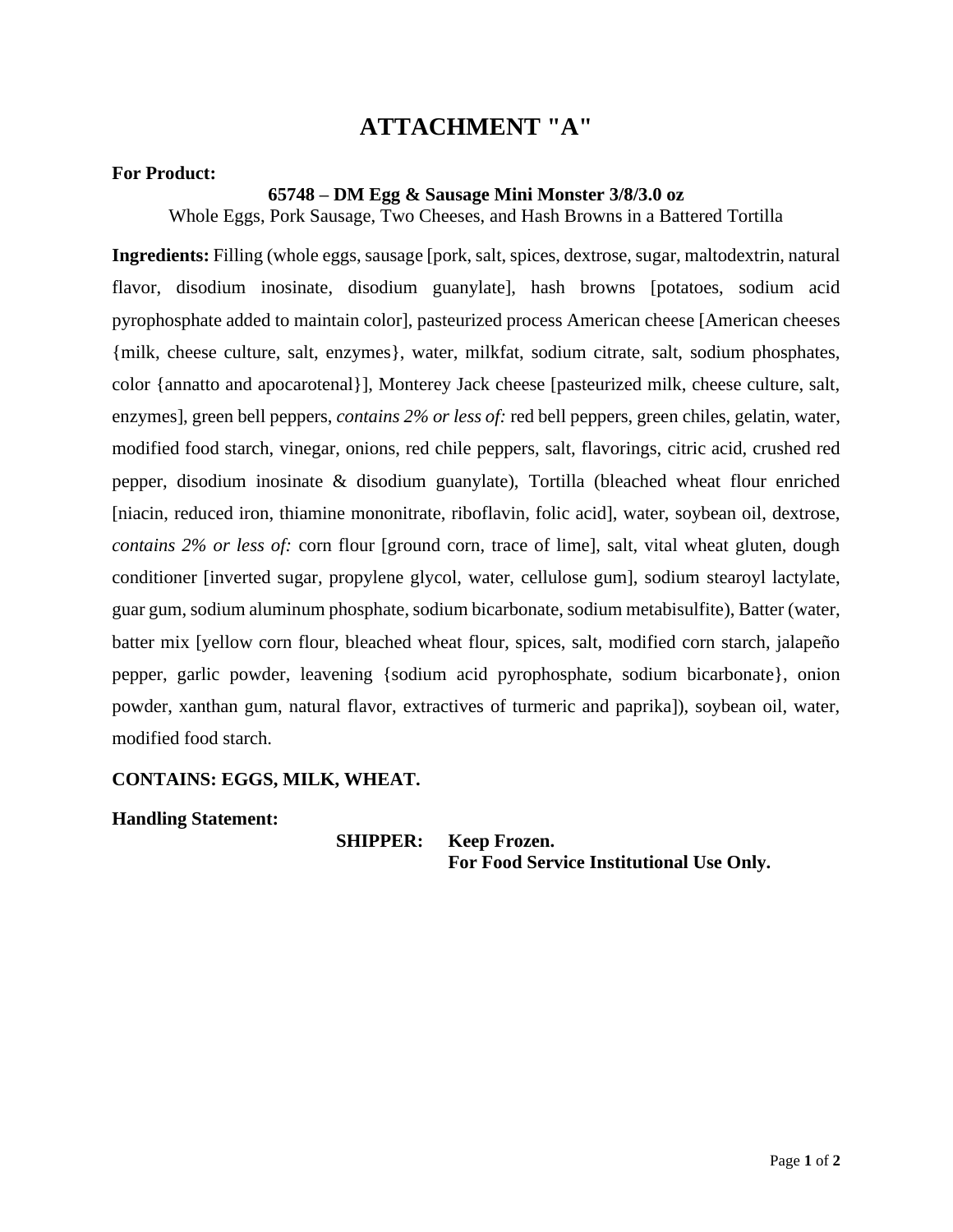# **65748 – DM Egg & Sausage Mini Monster 3/8/3.0 oz**

| <b>Nutrition Facts</b><br>Serving Size 1 Mini Monster (85g)                                                                                                             |                                                  |                                                                                   |                                                                       |  |
|-------------------------------------------------------------------------------------------------------------------------------------------------------------------------|--------------------------------------------------|-----------------------------------------------------------------------------------|-----------------------------------------------------------------------|--|
| <b>Amount Per Serving</b>                                                                                                                                               |                                                  |                                                                                   |                                                                       |  |
| Calories 230                                                                                                                                                            |                                                  | Calories from Fat 100                                                             |                                                                       |  |
|                                                                                                                                                                         |                                                  |                                                                                   | % Daily Value*                                                        |  |
| <b>Total Fat 11g</b>                                                                                                                                                    |                                                  |                                                                                   | 18%                                                                   |  |
| Saturated Fat 3.5g                                                                                                                                                      |                                                  |                                                                                   | 17%                                                                   |  |
| Trans Fat 0g                                                                                                                                                            |                                                  |                                                                                   |                                                                       |  |
| Cholesterol 70mg                                                                                                                                                        |                                                  |                                                                                   | 24%                                                                   |  |
| Sodium 460mg                                                                                                                                                            |                                                  |                                                                                   | 19%                                                                   |  |
| 8%<br>Total Carbohydrate 24g                                                                                                                                            |                                                  |                                                                                   |                                                                       |  |
| Dietary Fiber 1g                                                                                                                                                        |                                                  | $4\%$                                                                             |                                                                       |  |
| Sugars 1g                                                                                                                                                               |                                                  |                                                                                   |                                                                       |  |
| Protein 8g                                                                                                                                                              |                                                  |                                                                                   |                                                                       |  |
|                                                                                                                                                                         |                                                  |                                                                                   |                                                                       |  |
| Vitamin A 4%                                                                                                                                                            |                                                  | • Vitamin C 2%                                                                    |                                                                       |  |
| Calcium 4%                                                                                                                                                              |                                                  | $\cdot$ Iron 10%                                                                  |                                                                       |  |
| *Percent Daily Values are based on a 2,000 calorie<br>diet. Your daily values may be higher or lower<br>depending on your calorie needs:<br>Calories:<br>2,000<br>2,500 |                                                  |                                                                                   |                                                                       |  |
| <b>Total Fat</b><br>Saturated Fat<br>Cholesterol<br>Sodium<br><b>Total Carbohydrate</b><br>Dietary Fiber                                                                | Less than<br>Less than<br>Less than<br>Less than | 65g<br>20 <sub>q</sub><br>300 <sub>mg</sub><br>2,400mg<br>300 <sub>g</sub><br>25g | 80 <sub>q</sub><br>25q<br>300mg<br>2.400mg<br>375g<br>30 <sub>g</sub> |  |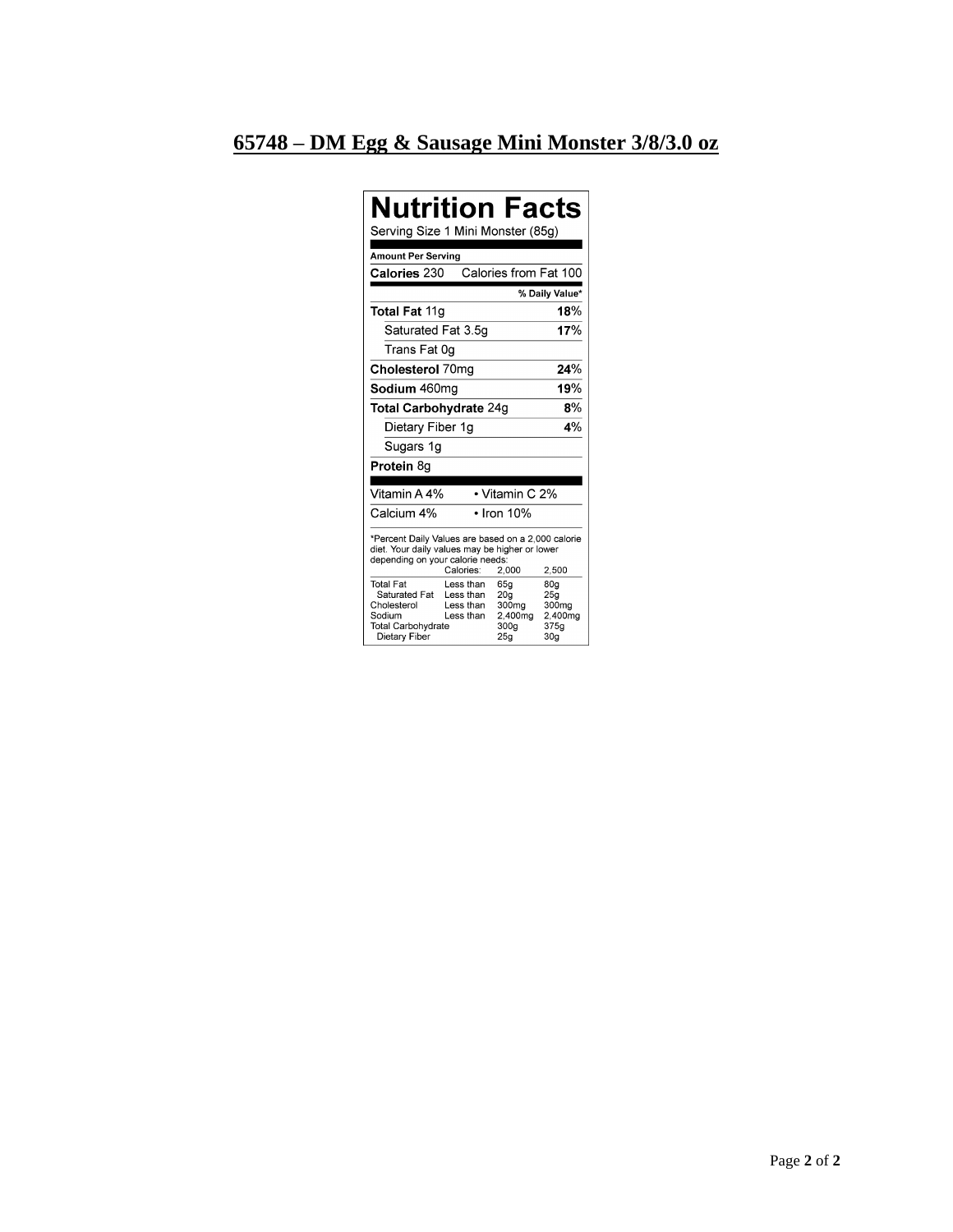### **FOR PRODUCT:**

### **65752 – DM Mini Monster Egg & Bacon 3/8/3 oz**

Eggs, Cheese and Bacon Wrapped in a Battered Flour Tortilla

**Ingredients:** Filling (whole eggs, Cheddar cheese [pasteurized milk, cheese culture, salt, enzymes, annatto], bacon [cured with water, salt, contains 2% or less of sugar, smoke flavoring, sodium diacetate, sodium phosphate, sodium erythorbate, sodium nitrite, may contain dextrose], Monterey Jack cheese [pasteurized milk, cheese culture, salt, enzymes], tomatoes [tomatoes, tomato juice, citric acid, calcium chloride], *contains 2% or less of:* green chiles, gelatin, onions, water, vinegar, dehydrated onion, jalapeño peppers [jalapeño peppers, salt, acetic acid, water, calcium chloride], modified food starch, salt, flavorings, sugar, citric acid, disodium inosinate & disodium guanylate), Tortilla (bleached wheat flour enriched [niacin, reduced iron, thiamine mononitrate, riboflavin, folic acid], water, soybean oil, dextrose, *contains 2% or less of:* corn flour [ground corn, trace of lime], salt, vital wheat gluten, dough conditioner [inverted sugar, propylene glycol, water, cellulose gum], sodium stearoyl lactylate, guar gum, sodium aluminum phosphate, sodium bicarbonate, sodium metabisulfite), Batter (water, batter mix [yellow corn flour, bleached wheat flour, spices, salt, modified corn starch, jalapeño pepper, garlic powder, leavening {sodium acid pyrophosphate, sodium bicarbonate}, onion powder, xanthan gum, natural flavor, extractives of turmeric and paprika]), soybean oil, water, modified food starch.

### **CONTAINS: EGGS, MILK, WHEAT.**

**Handling Statement:**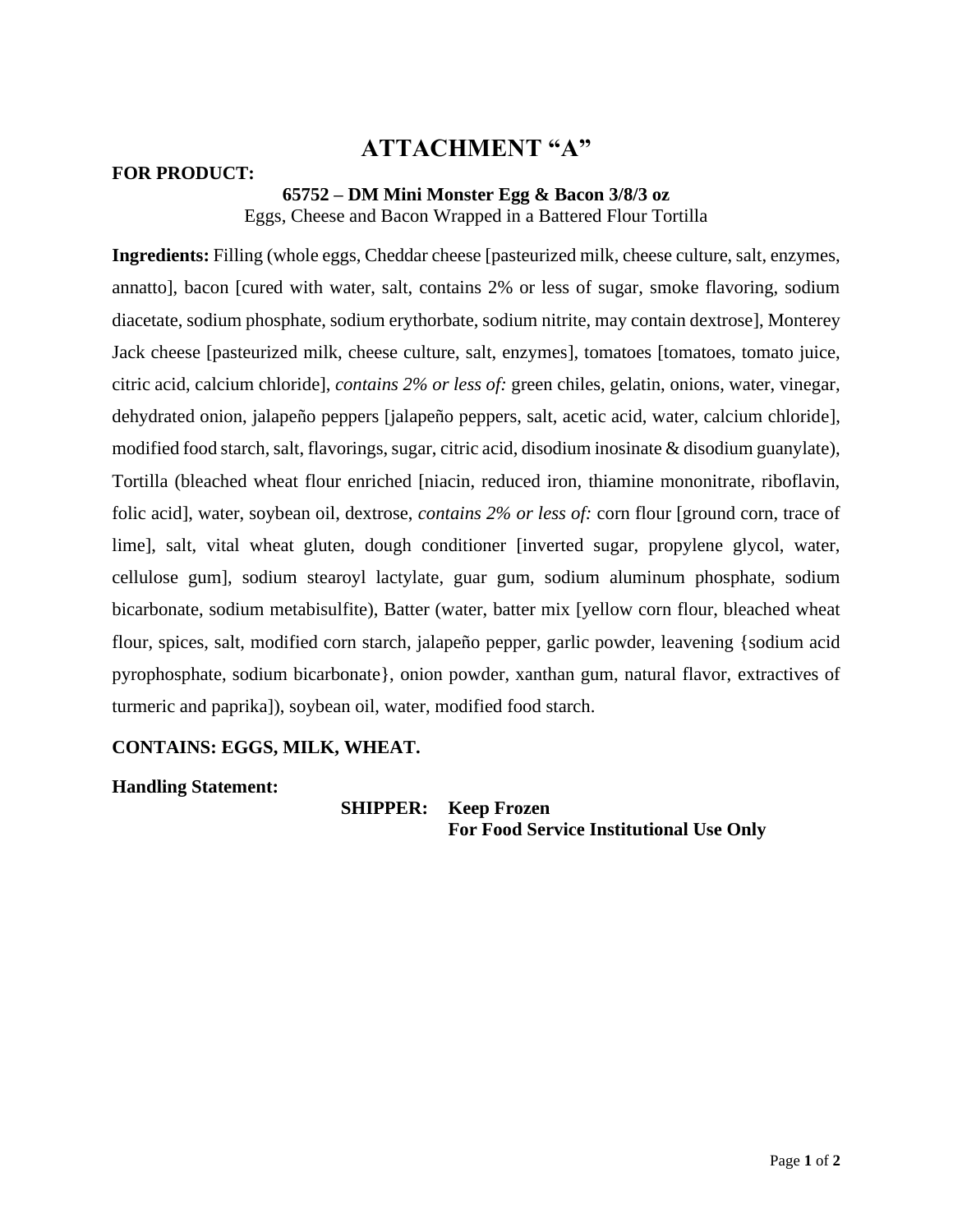# 65752 – DM Mini Monster Egg & Bacon 3/8/3 oz

| <b>Nutrition Facts</b><br>Serving Size 1 Mini Monster (85g)<br>Servings Per Container 24                                                                                |                                                  |                                                                       |                                                                       |  |
|-------------------------------------------------------------------------------------------------------------------------------------------------------------------------|--------------------------------------------------|-----------------------------------------------------------------------|-----------------------------------------------------------------------|--|
| Amount Per Serving                                                                                                                                                      |                                                  |                                                                       |                                                                       |  |
| Calories 210                                                                                                                                                            |                                                  | Calories from Fat 80                                                  |                                                                       |  |
|                                                                                                                                                                         |                                                  |                                                                       | % Daily Value*                                                        |  |
| <b>Total Fat 9g</b>                                                                                                                                                     |                                                  |                                                                       | 14%                                                                   |  |
| Saturated Fat 3g                                                                                                                                                        |                                                  |                                                                       | 14%                                                                   |  |
| Trans Fat 0q                                                                                                                                                            |                                                  |                                                                       |                                                                       |  |
| Cholesterol 95mg                                                                                                                                                        |                                                  |                                                                       | 31%                                                                   |  |
| Sodium 430mg                                                                                                                                                            |                                                  |                                                                       | 18%                                                                   |  |
| 8%<br><b>Total Carbohydrate 24g</b>                                                                                                                                     |                                                  |                                                                       |                                                                       |  |
| Dietary Fiber 1g                                                                                                                                                        |                                                  |                                                                       | 4%                                                                    |  |
| Sugars 1g                                                                                                                                                               |                                                  |                                                                       |                                                                       |  |
| <b>Protein 9g</b>                                                                                                                                                       |                                                  |                                                                       |                                                                       |  |
| Vitamin A 4%                                                                                                                                                            |                                                  | • Vitamin C 2%                                                        |                                                                       |  |
| Calcium 6%                                                                                                                                                              |                                                  | $\cdot$ Iron 10%                                                      |                                                                       |  |
| *Percent Daily Values are based on a 2,000 calorie<br>diet. Your daily values may be higher or lower<br>depending on your calorie needs:<br>Calories:<br>2,500<br>2,000 |                                                  |                                                                       |                                                                       |  |
| <b>Total Fat</b><br>Saturated Fat<br>Cholesterol<br>Sodium<br><b>Total Carbohydrate</b><br>Dietary Fiber                                                                | Less than<br>Less than<br>Less than<br>Less than | 65q<br>20 <sub>q</sub><br>300 <sub>mg</sub><br>2,400mg<br>300a<br>25q | 80q<br>25g<br>300 <sub>mg</sub><br>2,400mg<br>375a<br>30 <sub>q</sub> |  |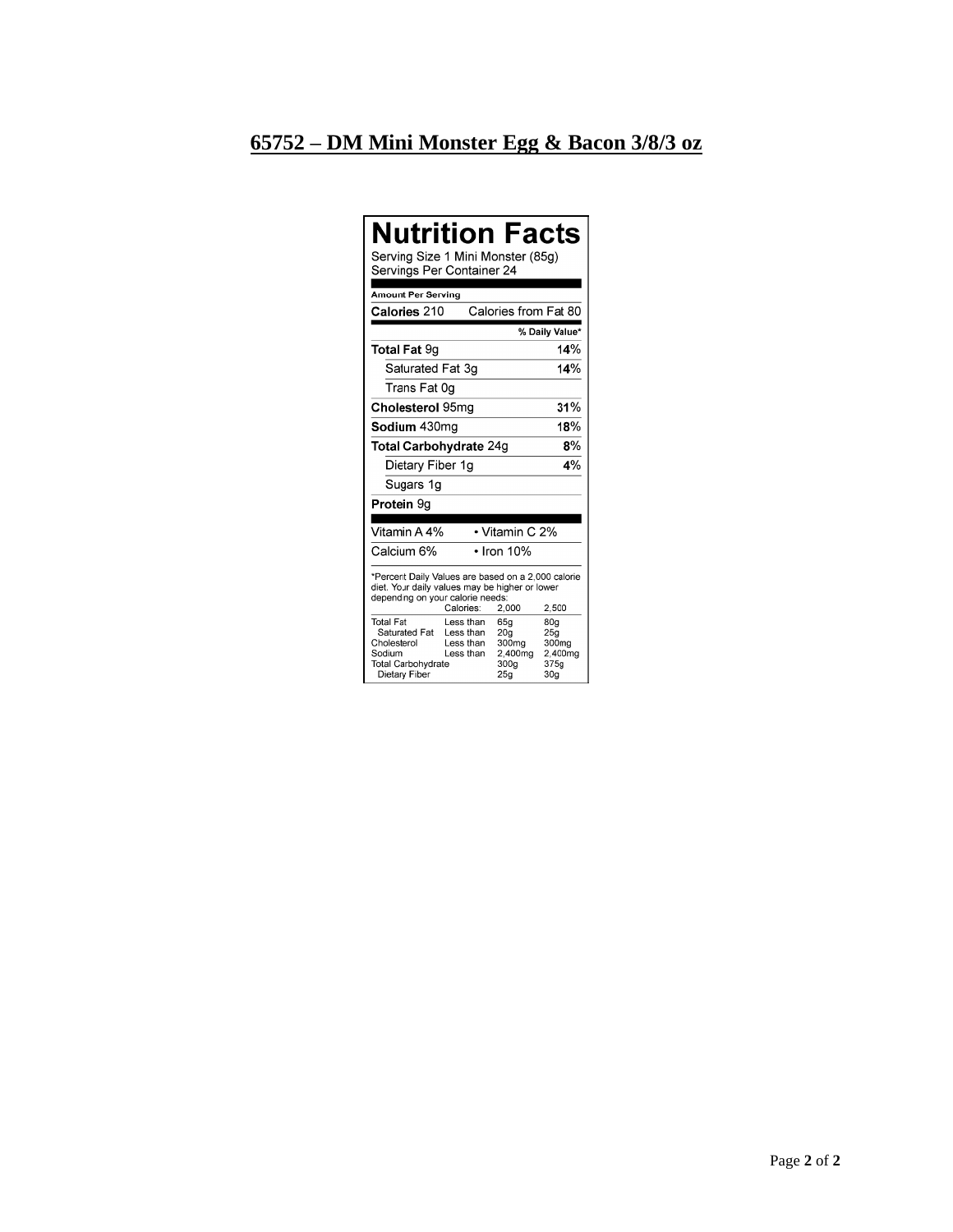#### **FOR PRODUCT:**

#### **65756 – DM Mini Monster Southwest Chicken 24/3.00 oz**

Dark Meat Chicken, Cheese, Spinach, Black Beans & Corn Wrapped in a Battered Tortilla

**Ingredients:** Filling (dark meat chicken, Monterey Jack cheese [pasteurized milk, cheese culture, salt, enzymes], spinach, cooked black beans, corn, red bell peppers, water, *contains 2% or less of:*  gelatin, soy sauce [water, wheat, soybeans, salt], modified food starch, flavorings, sugar, vinegar, salt, chicken flavor base [salt, maltodextrin, dextrose, modified food starch, sugar, dehydrated onion, yeast extract, corn oil, natural and artificial flavors, citric acid], jalapeño peppers [jalapeño peppers, salt, acetic acid, water, calcium chloride], guar gum, chili powder [chili pepper, salt, spices, garlic powder], cilantro flavor [dextrose, modified corn starch, extractives of cilantro], disodium inosinate & disodium guanylate, grill flavor [salt, corn syrup solids, grill flavor {from sunflower oil, and maltodextrin, crushed red pepper), Tortilla (bleached wheat flour enriched [niacin, reduced iron, thiamine mononitrate, riboflavin, folic acid], water, soybean oil, dextrose, *contains 2% or less of:* corn flour [ground corn, trace of lime], salt, vital wheat gluten, dough conditioner [inverted sugar, propylene glycol, water, cellulose gum], sodium stearoyl lactylate, guar gum, sodium aluminum phosphate, sodium bicarbonate, sodium metabisulfite), Batter (water, batter mix [yellow corn flour, bleached wheat flour, spices, salt, modified corn starch, jalapeño pepper, garlic powder, leavening {sodium acid pyrophosphate, sodium bicarbonate}, onion powder, xanthan gum, natural flavor, extractives of turmeric and paprika]), soybean oil, water, modified food starch.

### **CONTAINS: MILK, SOY, WHEAT.**

#### **Handling Statement:**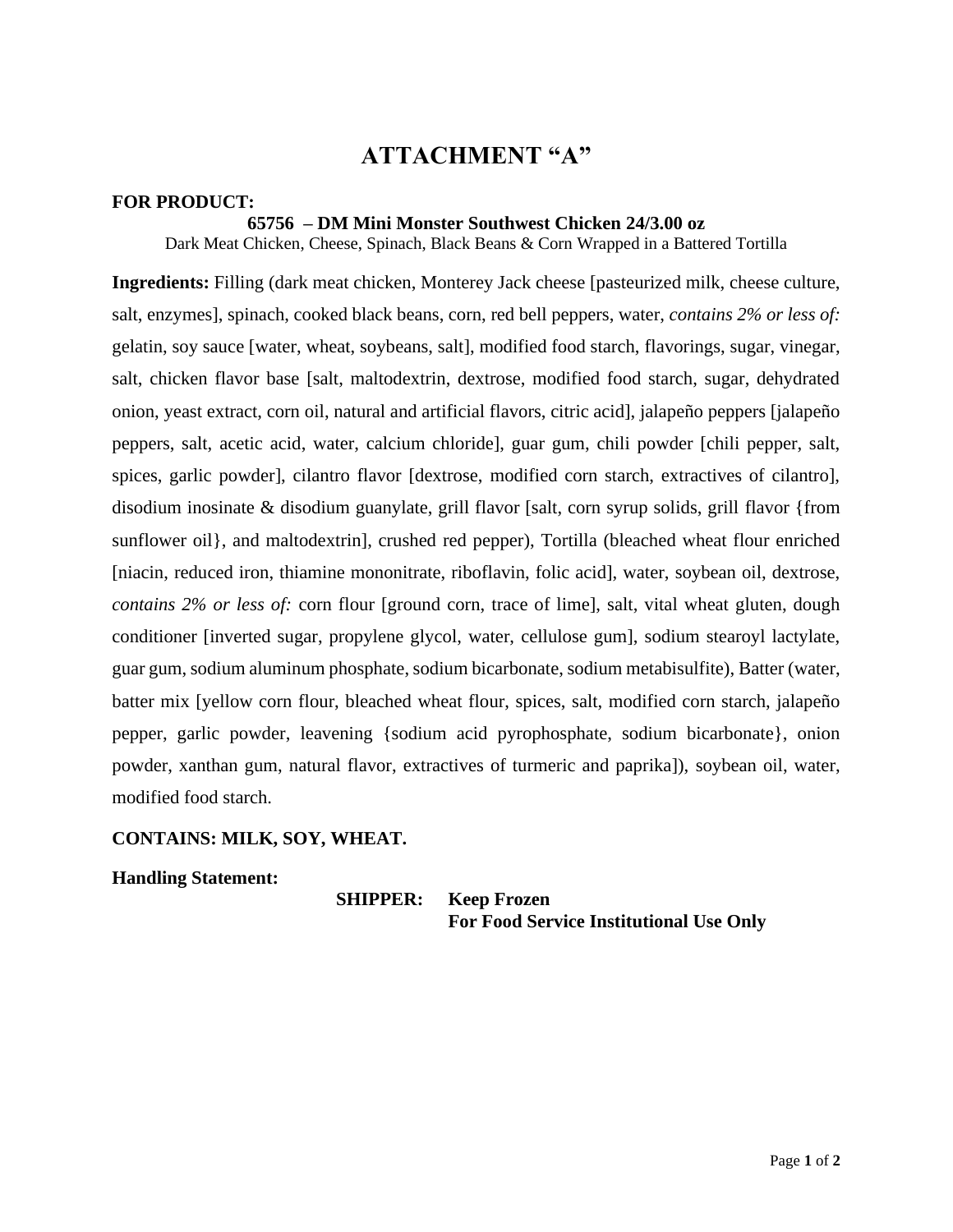# 65756 - DM Mini Monster Southwest Chicken 24/3.00 oz

| <b>Nutrition Facts</b><br>Serving Size 1 Mini Monster (85g)                                                                                                             |                                                  |                                                                                   |                                                           |  |
|-------------------------------------------------------------------------------------------------------------------------------------------------------------------------|--------------------------------------------------|-----------------------------------------------------------------------------------|-----------------------------------------------------------|--|
| <b>Amount Per Serving</b>                                                                                                                                               |                                                  |                                                                                   |                                                           |  |
| <b>Calories 190</b>                                                                                                                                                     |                                                  | Calories from Fat 50                                                              |                                                           |  |
|                                                                                                                                                                         |                                                  |                                                                                   | % Daily Value*                                            |  |
| <b>Total Fat 6g</b>                                                                                                                                                     |                                                  |                                                                                   | 9%                                                        |  |
| Saturated Fat 2g                                                                                                                                                        |                                                  |                                                                                   | 9%                                                        |  |
| Trans Fat 0g                                                                                                                                                            |                                                  |                                                                                   |                                                           |  |
| Cholesterol 20mg                                                                                                                                                        |                                                  |                                                                                   | 7%                                                        |  |
| Sodium 450ma                                                                                                                                                            |                                                  |                                                                                   | 19%                                                       |  |
| 9%<br>Total Carbohydrate 26g                                                                                                                                            |                                                  |                                                                                   |                                                           |  |
| Dietary Fiber 2g                                                                                                                                                        |                                                  |                                                                                   | 6%                                                        |  |
| Sugars 2g                                                                                                                                                               |                                                  |                                                                                   |                                                           |  |
| Protein 9g                                                                                                                                                              |                                                  |                                                                                   |                                                           |  |
|                                                                                                                                                                         |                                                  |                                                                                   |                                                           |  |
| Vitamin A 10%                                                                                                                                                           |                                                  | • Vitamin C 6%                                                                    |                                                           |  |
| Calcium 6%                                                                                                                                                              |                                                  | $\cdot$ Iron 10%                                                                  |                                                           |  |
| *Percent Daily Values are based on a 2,000 calorie<br>diet. Your daily values may be higher or lower<br>depending on your calorie needs:<br>Calories:<br>2,000<br>2,500 |                                                  |                                                                                   |                                                           |  |
| <b>Total Fat</b><br>Saturated Fat<br>Cholesterol<br>Sodium<br><b>Total Carbohydrate</b><br>Dietary Fiber                                                                | Less than<br>Less than<br>Less than<br>Less than | 65g<br>20 <sub>q</sub><br>300 <sub>mg</sub><br>2,400mg<br>300a<br>25 <sub>a</sub> | 80g<br>25q<br>300mg<br>2.400mg<br>375a<br>30 <sub>a</sub> |  |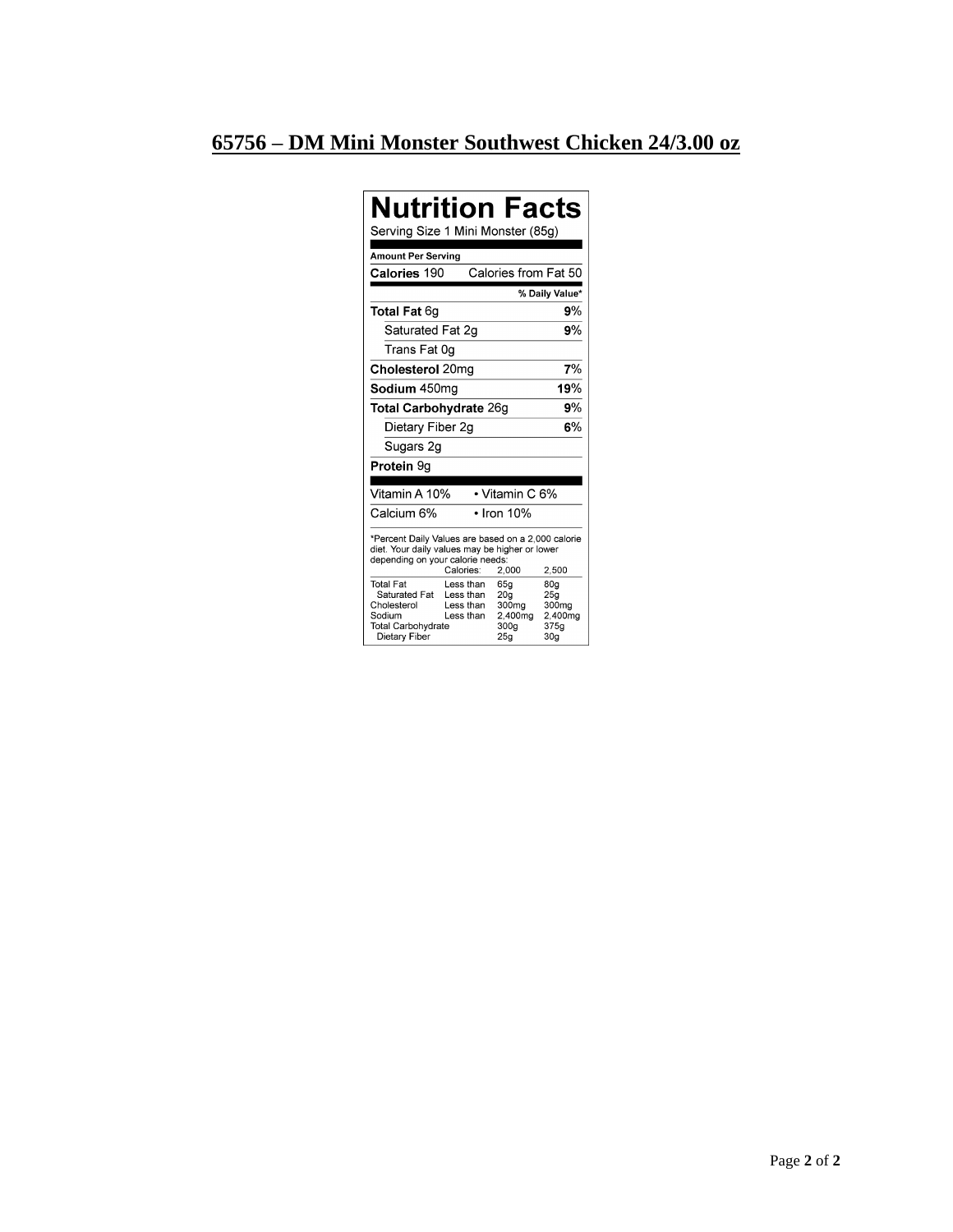### **For Product:**

### **65765 – DM The Monster Chicken & Cheese Taquito 24/4 oz (BULK)** Seasoned Chicken & Cheddar Cheese in a Crispy Tortilla

**Ingredients:** Filling (cooked chicken [chicken, water, potato starch, carrageenan, xanthan gum, potassium phosphate, sodium phosphate], water, Cheddar cheese [pasteurized milk, cheese culture, salt, enzymes, annatto], green chiles [green chiles, citric acid], tomatillos [tomatillos, citric acid], modified food starch, onions, textured wheat protein [wheat gluten, wheat starch, phosphate, mixed tocopherols], green chile puree [green chiles, citric acid], oats, *contains 2% or less of:*  gelatin, jalapeños [jalapeño peppers, salt, acetic acid, water, calcium chloride], salt, vinegar, dehydrated garlic, hydrolyzed vegetable protein [hydrolyzed soy protein, safflower oil, thiamine hydrochloride, lactic acid, disodium inosinate and disodium guanylate], sugar, guar gum, spices, natural flavoring [yeast extract, natural flavor, salt], chicken broth, dried yeast, defatted soy flour, calcium silicate [anti-caking agent], canola oil), Tortilla (bleached wheat flour enriched [niacin, reduced iron, thiamine mononitrate, riboflavin, folic acid], water, soybean oil, dextrose, *contains 2% or less of:* corn flour [ground corn, trace of lime], salt, vital wheat gluten, dough conditioner [inverted sugar, propylene glycol, water, cellulose gum], sodium stearoyl lactylate, guar gum, sodium aluminum phosphate, sodium bicarbonate, Yellow 5, Yellow 6, sodium metabisulfite), soybean oil, water, modified food starch.

### **CONTAINS: MILK, SOY, WHEAT.**

**Handling Statement:**